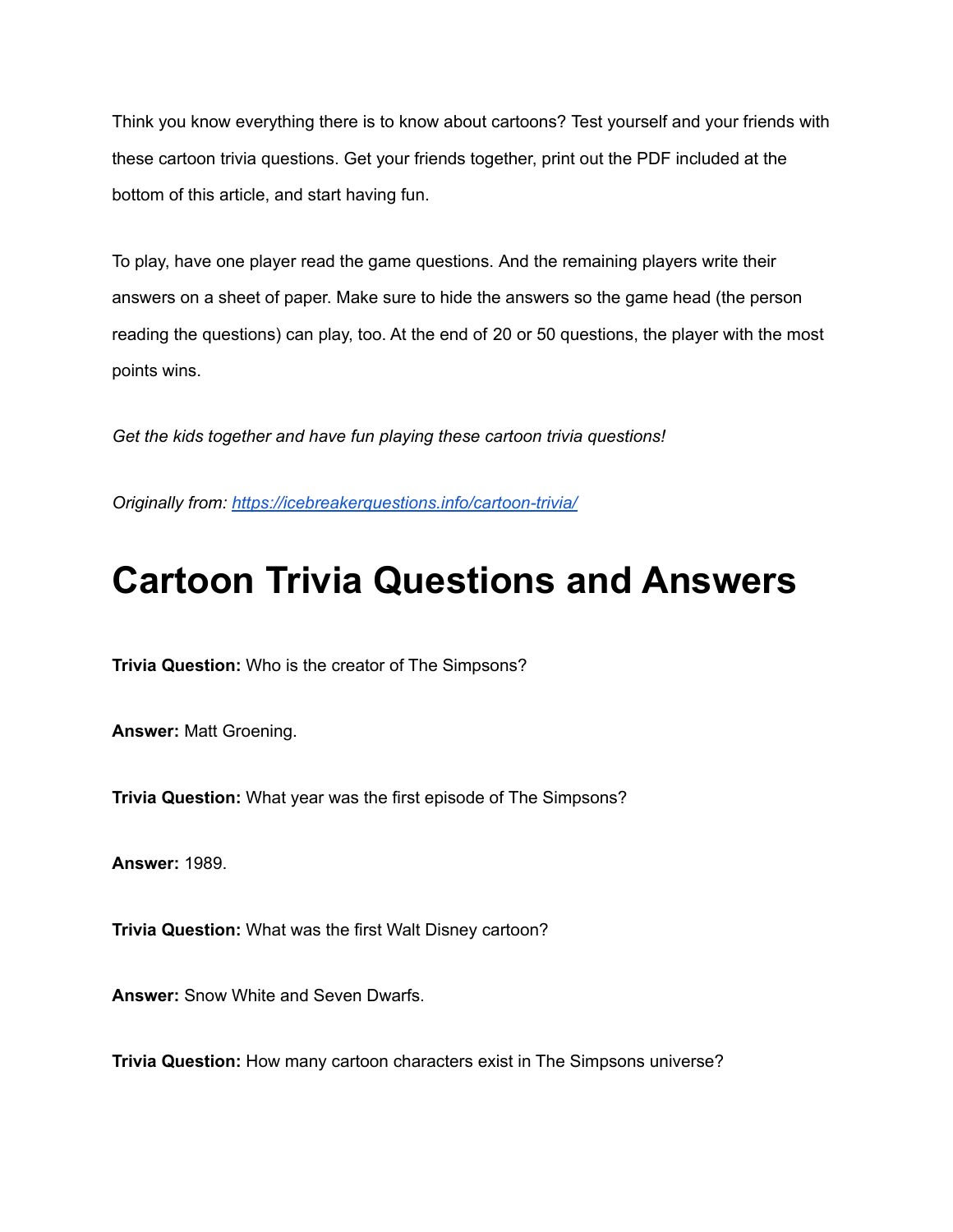**Answer:** 3,600 to 3,700.

**Trivia Question:** What year did the first Mickey Mouse episode air?

**Answer:** 1928.

**Trivia Question:** Minnie Mouse is the wife of which cartoon character?

**Answer:** Mickey Mouse's girlfriend.

**Trivia Question:** The Magic School Bus was a cartoon that aired on what TV network?

**Answer:** PBS.

**Trivia Question:** How many Powerpuff Girls are there?

**Answer:** Three Powerpuff Girls.

**Trivia Question:** What year was the Teenage Mutant Ninja Turtles first aired?

**Answer:** 1990.

**Trivia Question:** Which cartoon character was Walt Disney's favorite?

**Answer:** Mickey Mouse.

**Trivia Question:** What cartoon character lives in a pineapple under the sea?

**Answer:** Spongebob Squarepants.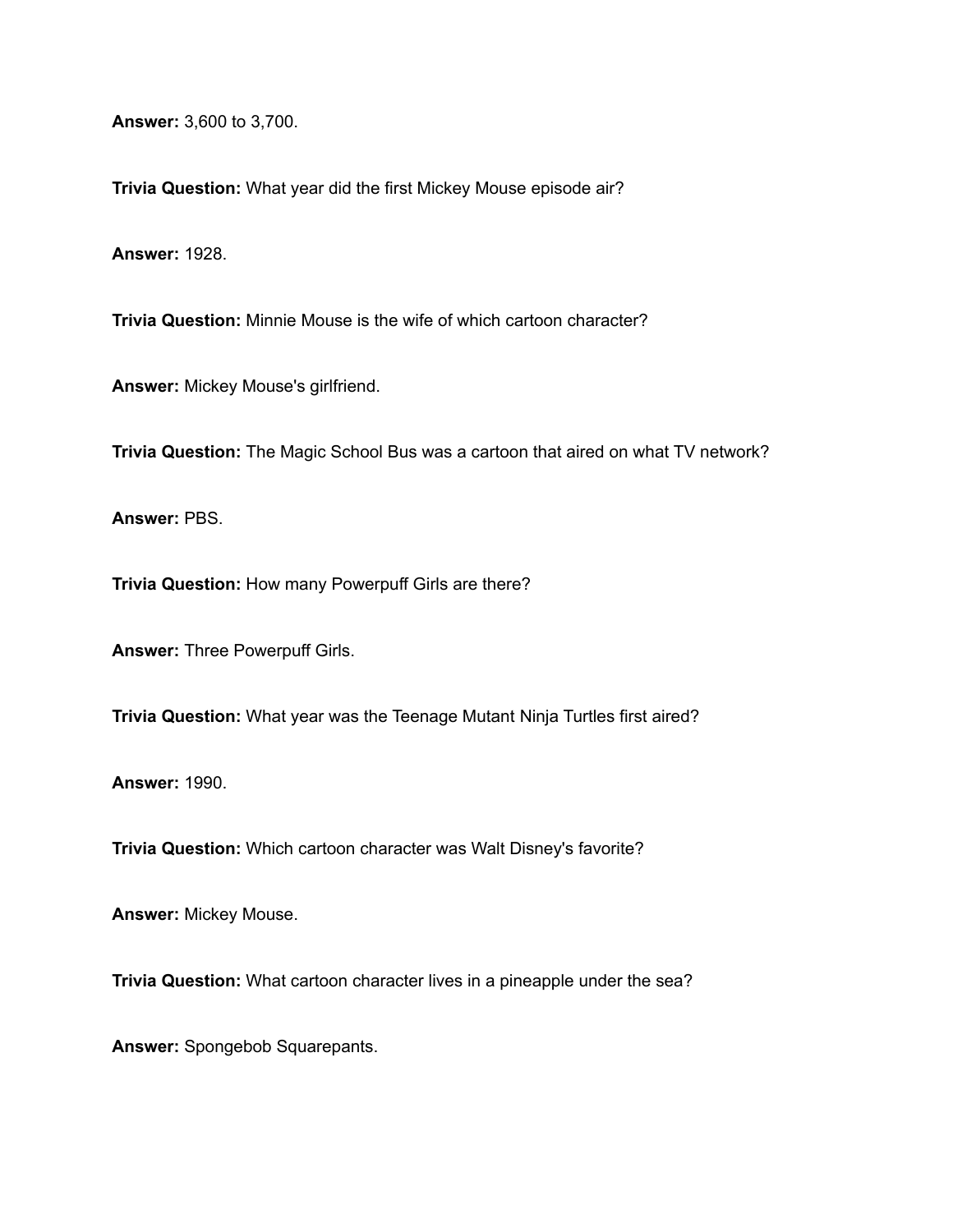**Trivia Question:** "Dede" is the name of this mad scientist cartoon's sister.

**Answer:** Dexter's Laboratory.

**Trivia Question:** What type of animal/character was Rocko in "Rocko's Modern Life?"

**Answer:** Wallaby.

**Trivia Question:** What year did Sleeping Beauty first air?

**Answer:** 1959.

**Trivia Question:** What muscular character always failed at picking up girlfriends and women?

**Answer:** Johnny Bravo.

**Trivia Question:** Mortimer Mouse is what in relation to Mickey Mouse?

**Answer:** It is Mickey Mouse's long-time rival.

**Trivia Question:** In the Wild Thornberrys, the father has what type of job?

**Answer:** Studying wild animals.

**Trivia Question:** Bugs Bunny is always avoiding what hunter cartoon character?

**Answer:** Elmer J. Fudd.

**Trivia Question:** Who was the first cartoon mouse to air on TV?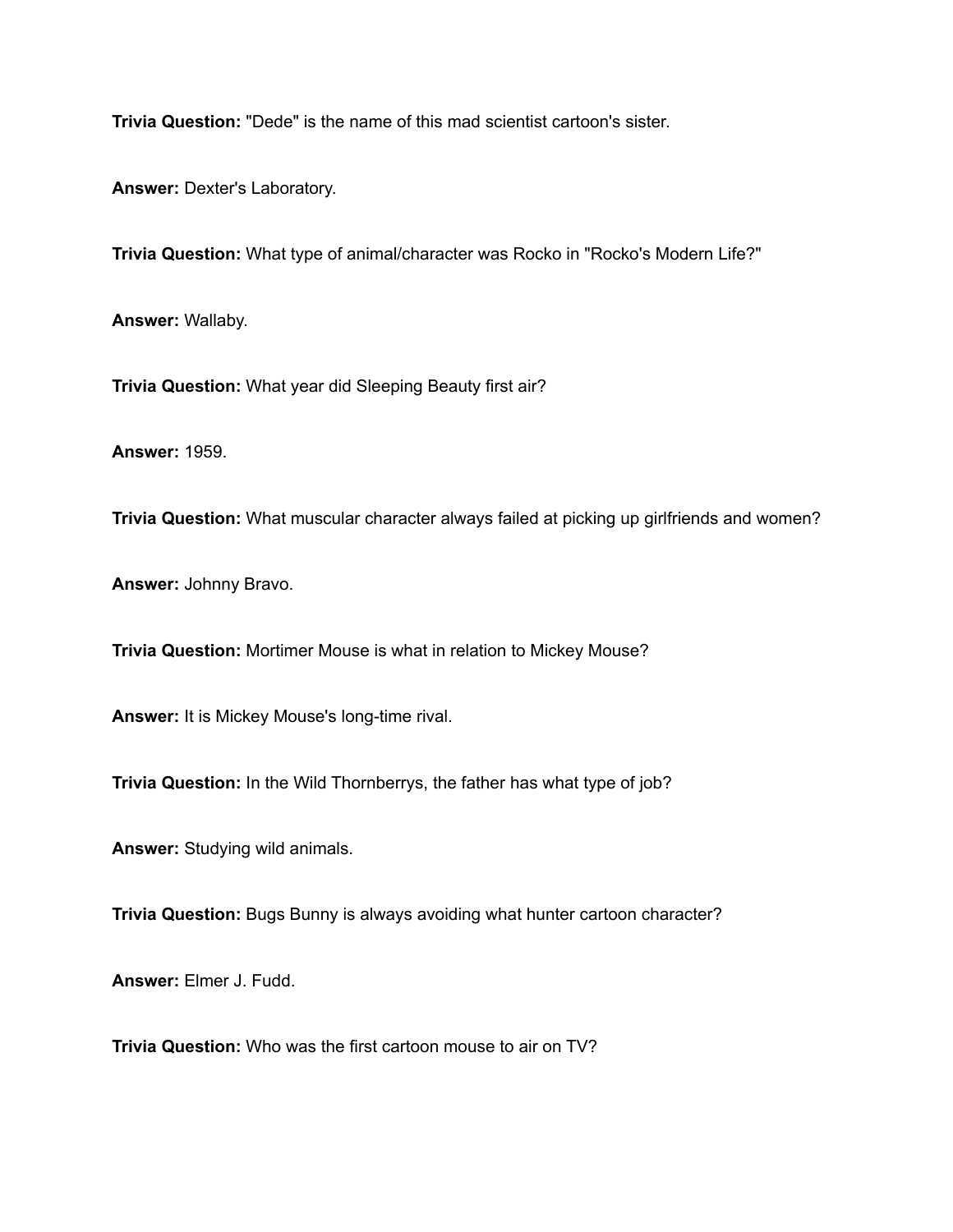**Answer:** Mickey Mouse.

**Trivia Question:** In the cartoon TV show "Hey Arnold," what is the name of the main character?

**Answer:** Arnold Phillip Shortman.

**Trivia Question:** Cartoon Network created a "for adults" TV series named what?

**Answer:** Adult Swim.

**Trivia Question:** What cartoon character first appeared in "Porky's Duck Hunt?"

**Answer:** Daffy Duck.

**Trivia Question:** Which two popular cartoon characters were performed by the same actor voice?

**Answer:** Bugs Bunny and Daffy Duck.

**Trivia Question:** The name of the Warner Brothers cartoon series was what?

**Answer:** Looney Tunes.

**Trivia Question:** What cartoon dog first appeared in the Mickey Mouse film, "The Chain Gang?"

**Answer:** Pluto.

**Trivia Question:** What is the name of the snowman created by Elsa in "Frozen?"

**Answer:** Olaf.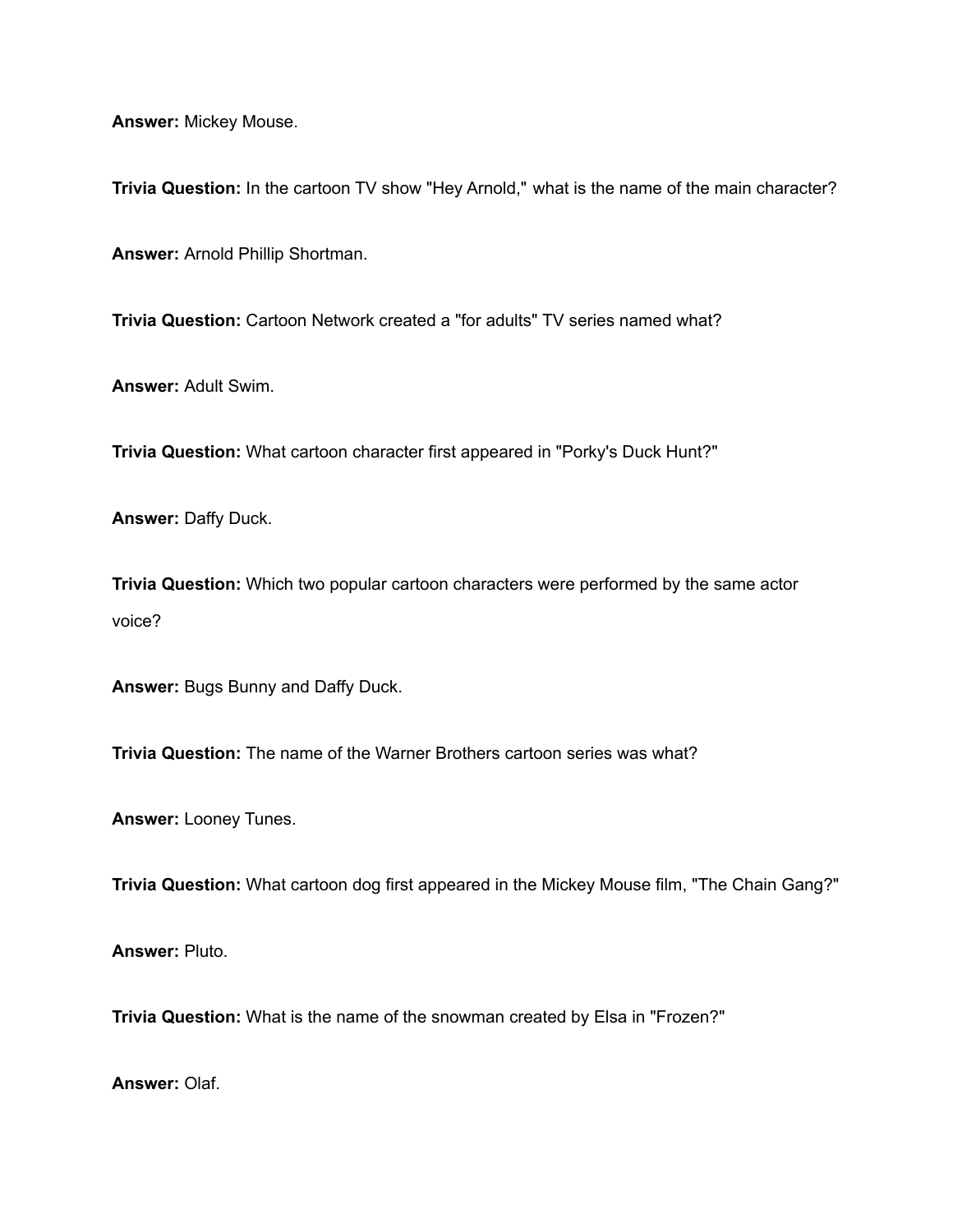**Trivia Question:** What cartoon show featured Daggett and Norbert?

**Answer:** Angry Beavers.

**Trivia Question:** What is the name of Dick Dastardly's sidekick dog?

**Answer:** Wacky Races.

**Trivia Question:** What cartoon character is featured swimming in an ocean of gold coins?

**Answer:** Scrooge McDuck.

**Trivia Question:** What year did Donald Duck first appear on television?

**Answer:** 1934.

**Trivia Question:** Who refused to play "the vulture" in The Jungle Book?

**Answer:** The Beatles.

**Trivia Question:** What was Winnie the Pooh's actual/original name?

**Answer:** Edward.

**Trivia Question:** What is the nickname of the Tasmanian devil that's often seen in Looney Toons cartoons?

**Answer:** Taz.

**Trivia Question:** In the Lion King, what is the name of the father king lion?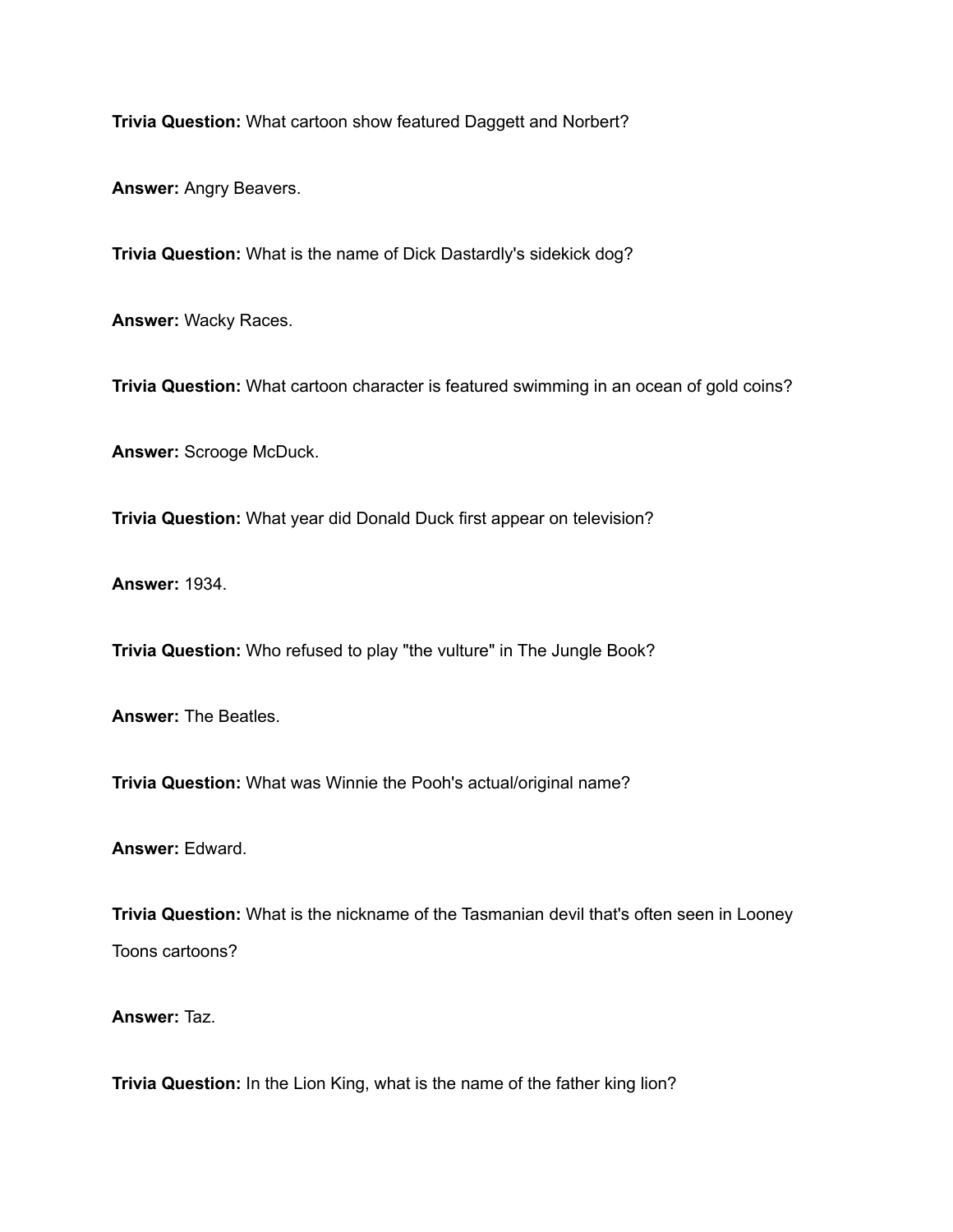**Answer:** Mufasa.

**Trivia Question:** What city did Bugs Bunny criticize for ruining pizza?

**Answer:** San Francisco

**Trivia Question:** Which animated series features a pet chimpanzee?

**Answer:** Curious George.

**Trivia Question:** What is the name of the underwater city where Spongebob, Patrick, and Mr. Crabs live?

**Answer:** Bikini Bottom.

**Trivia Question:** Who is the original antagonist for the show I.M. Weasel?

**Answer:** I.R. Baboon.

**Trivia Question:** What is the name of the cartoon character always spending their time trying to catch the Road Runner?

**Answer:** Wily E. Coyote.

**Trivia Question:** What is the name of the city where The Simpsons live?

**Answer:** Springfield.

**Trivia Question:** "Steamboat Willie" is the debut Disney cartoon of which character?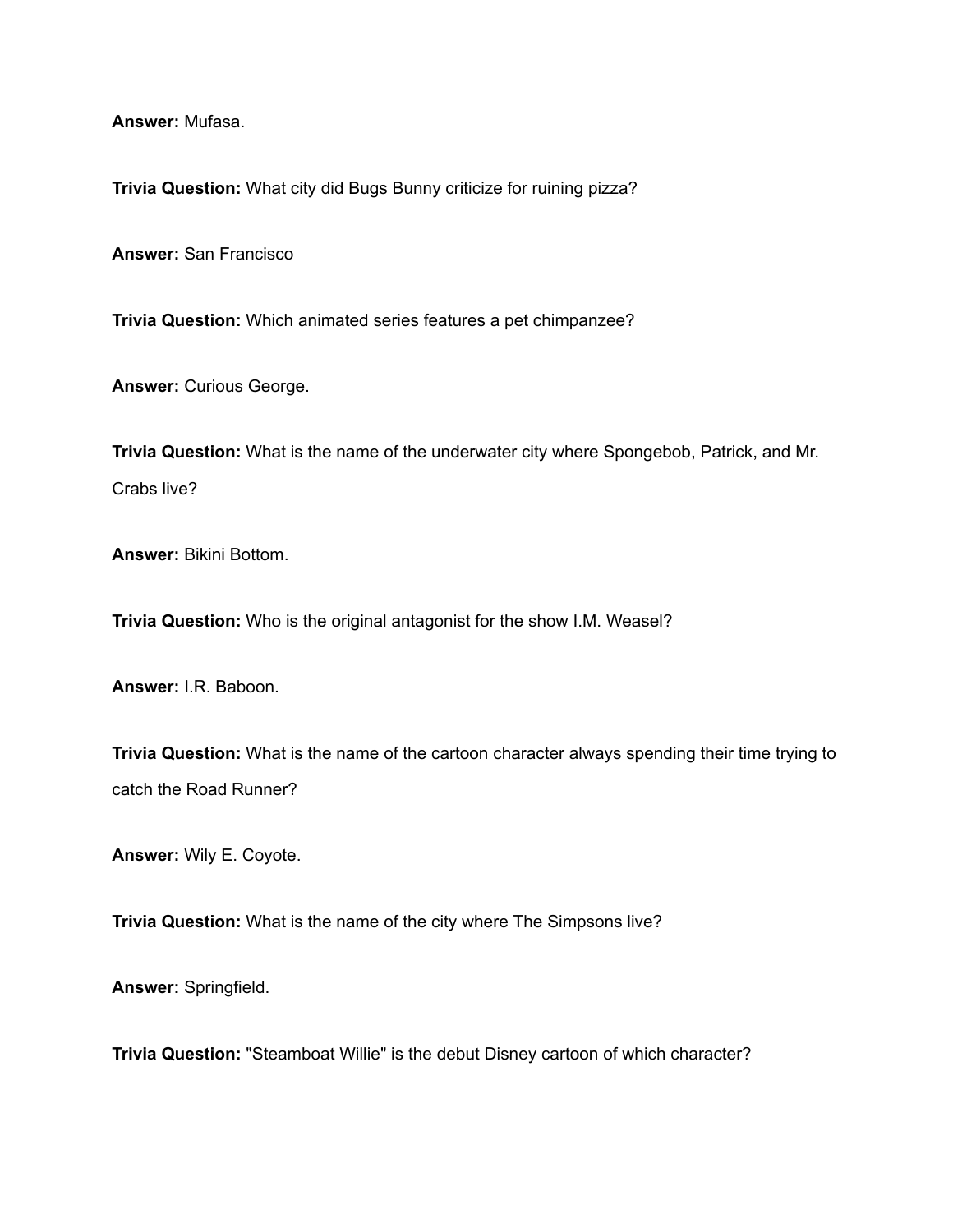**Answer:** Mickey Mouse.

**Trivia Question:** Speedy Gonzales has a slower cousin named what?

**Answer:** Slowpoke Rodriguez.

**Trivia Question:** What was the first film to be made out of cartoon characters?

**Answer:** The Enchanted Drawing.

**Trivia Question:** Michael Jordan was featured in this animated film.

**Answer:** Space Jam.

**Trivia Question:** What year did Optimus Prime and his hero friends make their first appearance?

**Answer:** 1987.

**Trivia Question:** The Last Airbender features four elements that they can manipulate. They are what?

**Answer:** Earth, Air, Water, and Fire.

**Trivia Question:** Twister, Squid, and Platinum are nicknames from what cartoon TV series?

**Answer:** Rocket Power.

**Trivia Question:** Who is Winnie the Pooh's best friend?